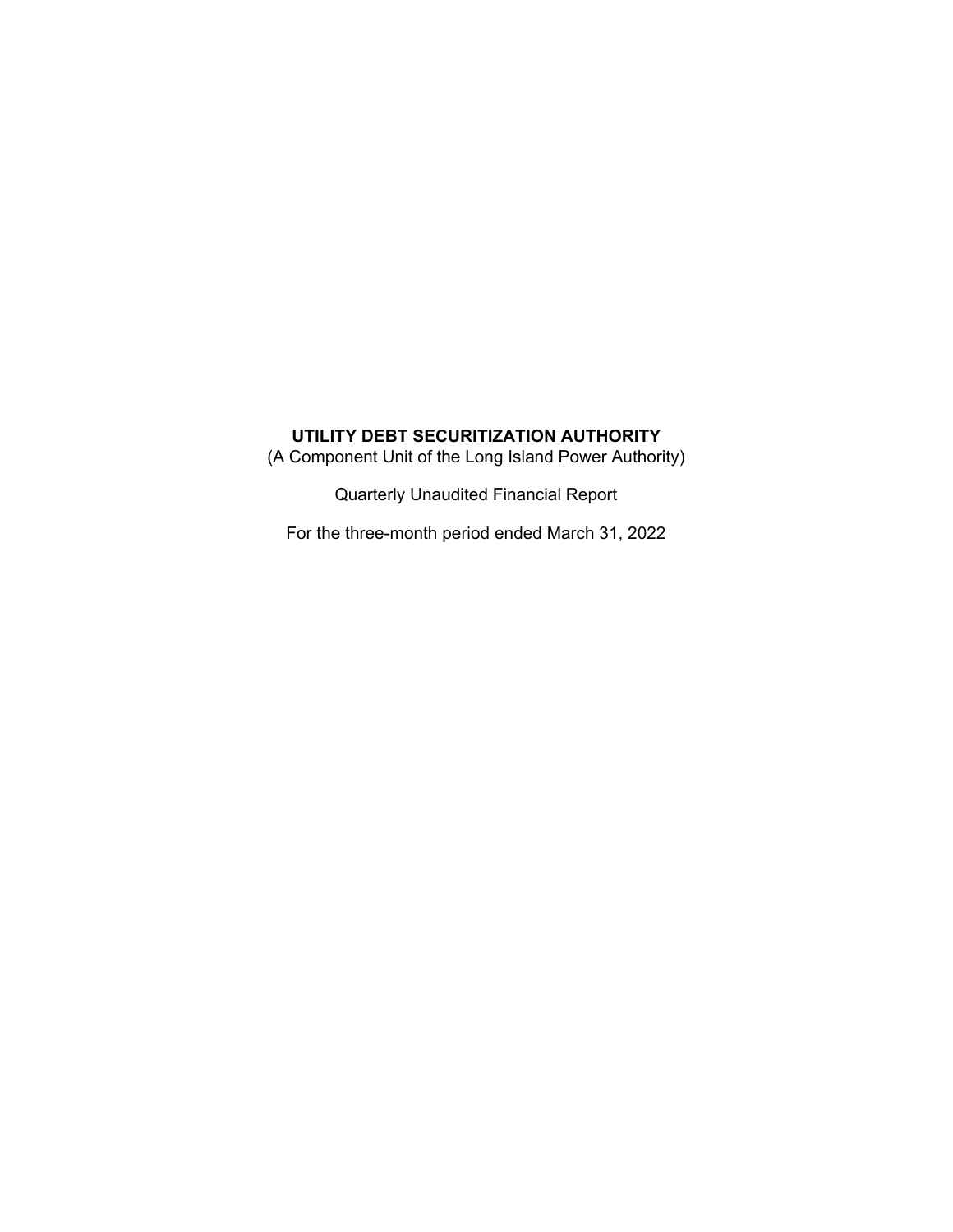(A Component Unit of the Long Island Power Authority)

# **Table of Contents**

|                                                               | Page    |
|---------------------------------------------------------------|---------|
| Introduction                                                  | $1 - 2$ |
| Basic Financial Statements (Unaudited):                       |         |
| <b>Statements of Net Position</b>                             | 3       |
| Statements of Revenues, Expenses, and Changes in Net Position | 4       |
| <b>Statements of Cash Flows</b>                               | 5       |
| Management's Discussion and Analysis (Unaudited)              | 6       |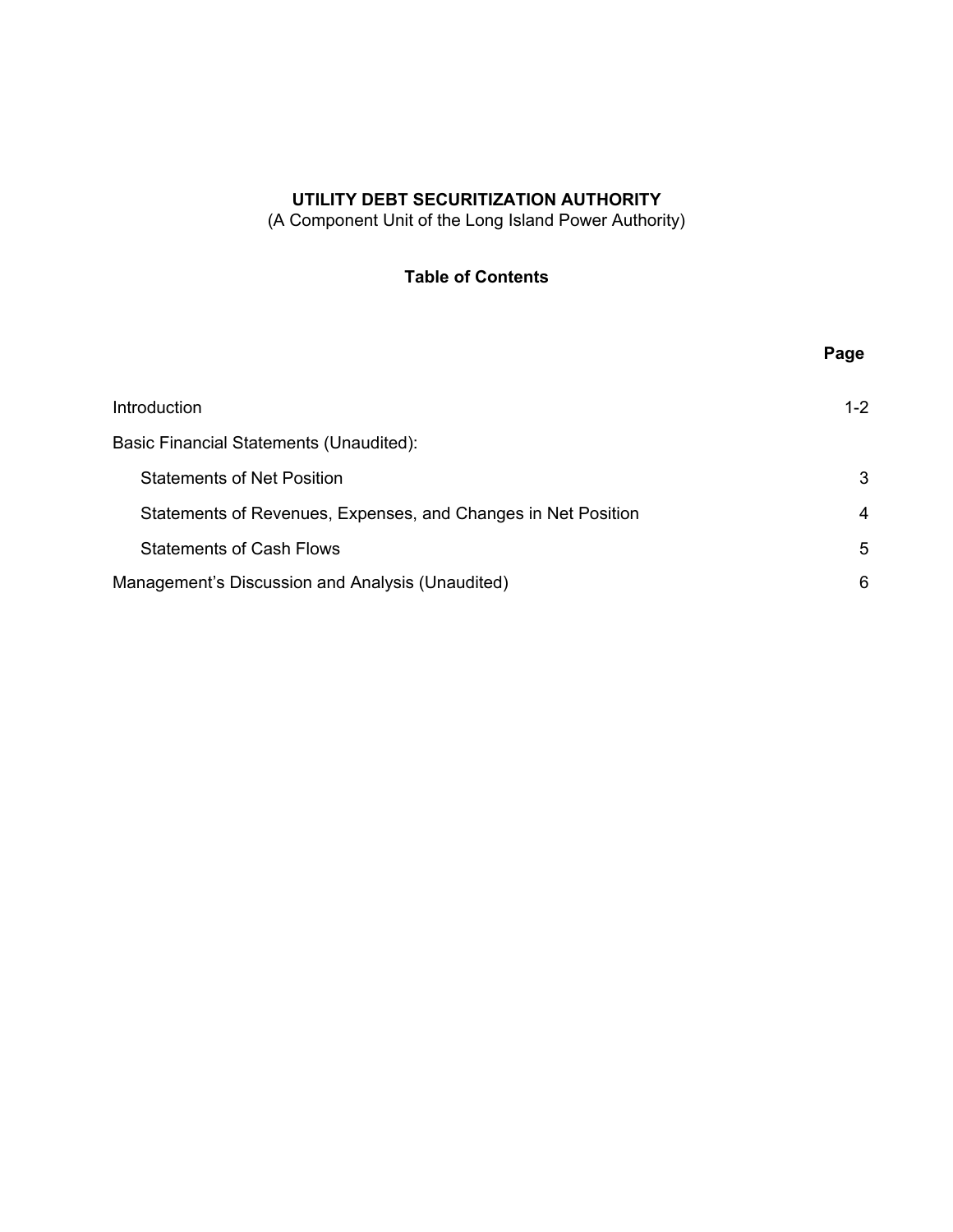#### **UTILITY DEBT SECURITIZATION**  (A Component Unit of the Long Island Power Authority)

## **Introduction**

The Utility Debt Securitization Authority (UDSA) was created by Part B of Chapter 173, Laws of New York, 2013 (as amended by Chapter 58 of the Laws of New York, 2015, the "Securitization Law"), allowing for the retirement of certain outstanding indebtedness of the Long Island Power Authority (LIPA) through the issuance of securitized restructuring bonds (Restructuring Bonds) by the UDSA. The Restructuring Bonds are to be repaid by an irrevocable, nonbypassable restructuring charge on all LIPA customer bills.

The 2013 Securitization Law permitted LIPA's Board of Trustees (Board) to adopt financing orders pursuant to which the UDSA issued Restructuring Bonds in an amount not to exceed \$4.5 billion. LIPA's Board adopted Financing Order No. 1 on October 3, 2013, Financing Orders No. 2, No. 3 and No. 4 on June 26, 2015 and Financing Order No. 5 on September 29, 2017, each authorizing the UDSA to issue Restructuring Bonds. All such financing orders are substantively the same. Each financing order authorized Restructuring Bonds secured by a separate restructuring charge created pursuant to that financing order. The proceeds of the UDSA restructuring bonds refunded certain LIPA bonds and generated total net present value debt service savings of approximately \$492 million for LIPA's customers.

On August 2, 2021, changes to the UDSA legislation were authorized and signed into law to permit the issuance of additional securitized bonds for refinancing, and to fund LIPA transmission and distribution system resiliency investments. Funding from UDSA bonds provides a lower cost to customers than issuing LIPA bonds for the same purpose. With these legislative changes the UDSA may issue up to \$8.0 billion of securitized bonds (inclusive of the bonds already issued). There were no additional securitized bonds issued as of March 31, 2022 as a result of the changes to the UDSA legislation.

## **Overview of the Financial Statements**

The annual financial report for the Utility Debt Securitization Authority (UDSA) includes management's discussion and analysis and the Basic Financial Statements. The Basic Financial Statements consist of the Statements of Net Position, the Statements of Revenue, Expenses, and Changes in Net Position, and the Statements of Cash Flows.

The Statements of Net Position provide information about the nature and amount of resources and obligations at a specific point in time.

The Statements of Revenues, Expenses, and Changes in Net Position report all of UDSA's revenues and expenses for the periods shown.

The Statements of Cash Flows report the cash provided and used by Operating activities, as well as other cash sources, such as investment income, and other cash uses such as payments for debt service.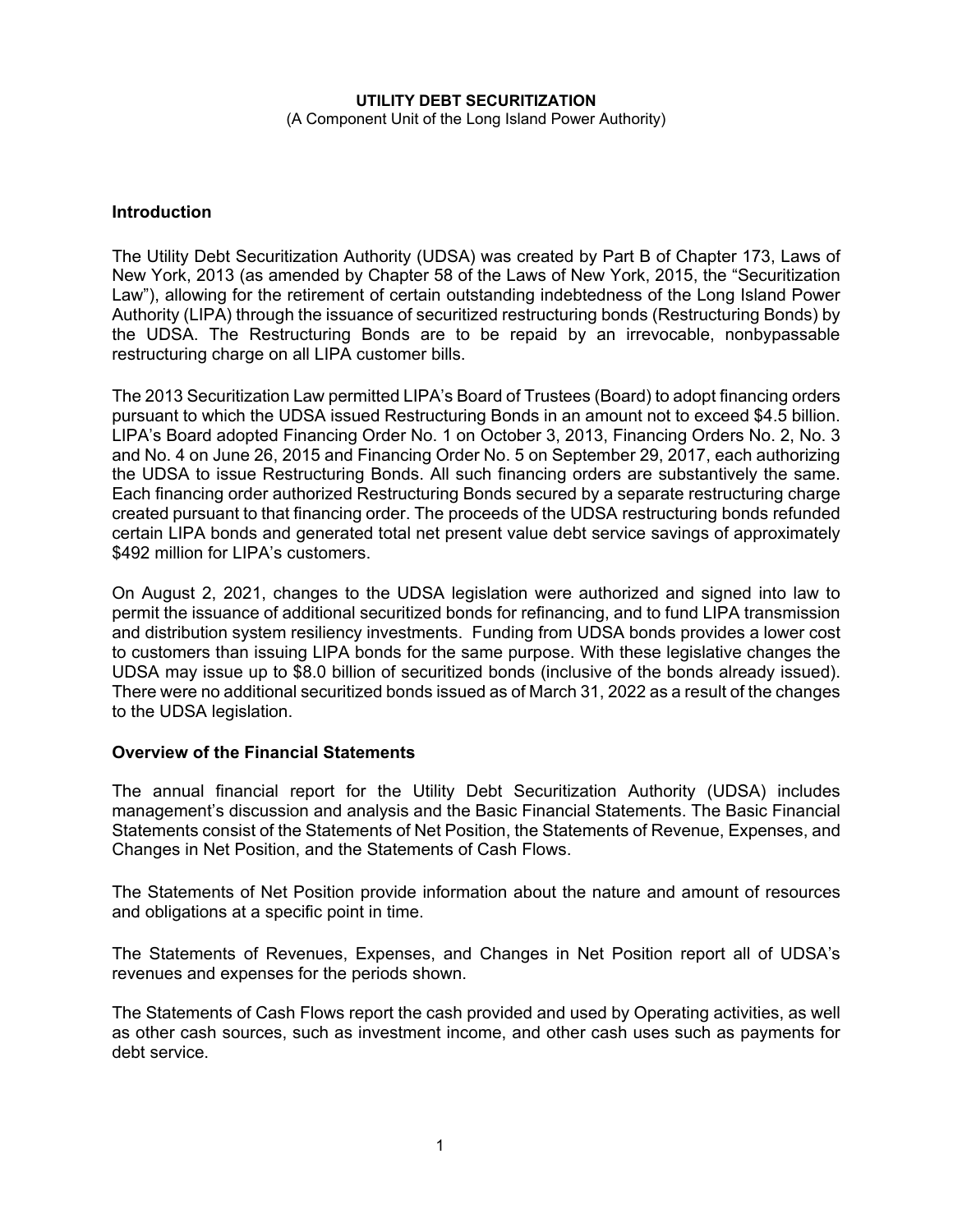### **UTILITY DEBT SECURITIZATION**

(A Component Unit of the Long Island Power Authority)

The management's discussion and analysis of the financial performance of UDSA provides an overview of the three-month period ended March 31, 2022 compared to 2021. The unaudited quarterly financial statements should be read in conjunction with the annual audited financial statements, which may be found on the UDSA's website at www.lipower.org/UDSA.

The UDSA's financial statements are prepared on an accrual basis in accordance with generally accepted accounting principles (GAAP) as prescribed by the Governmental Accounting Standards Board (GASB).

## **Contacting the Utility Debt Securitization Authority**

This financial report is designed to provide the UDSA's bondholders, and other interested parties, with a general overview of the UDSA's finances and to demonstrate its accountability for the funds it receives. If you have any questions about this report or need additional information, contact the Utility Debt Securitization Authority, in care of the Long Island Power Authority, at 333 Earle Ovington Blvd., Suite 403, Uniondale, New York 11553, or visit the UDSA's website at www.lipower.org/UDSA.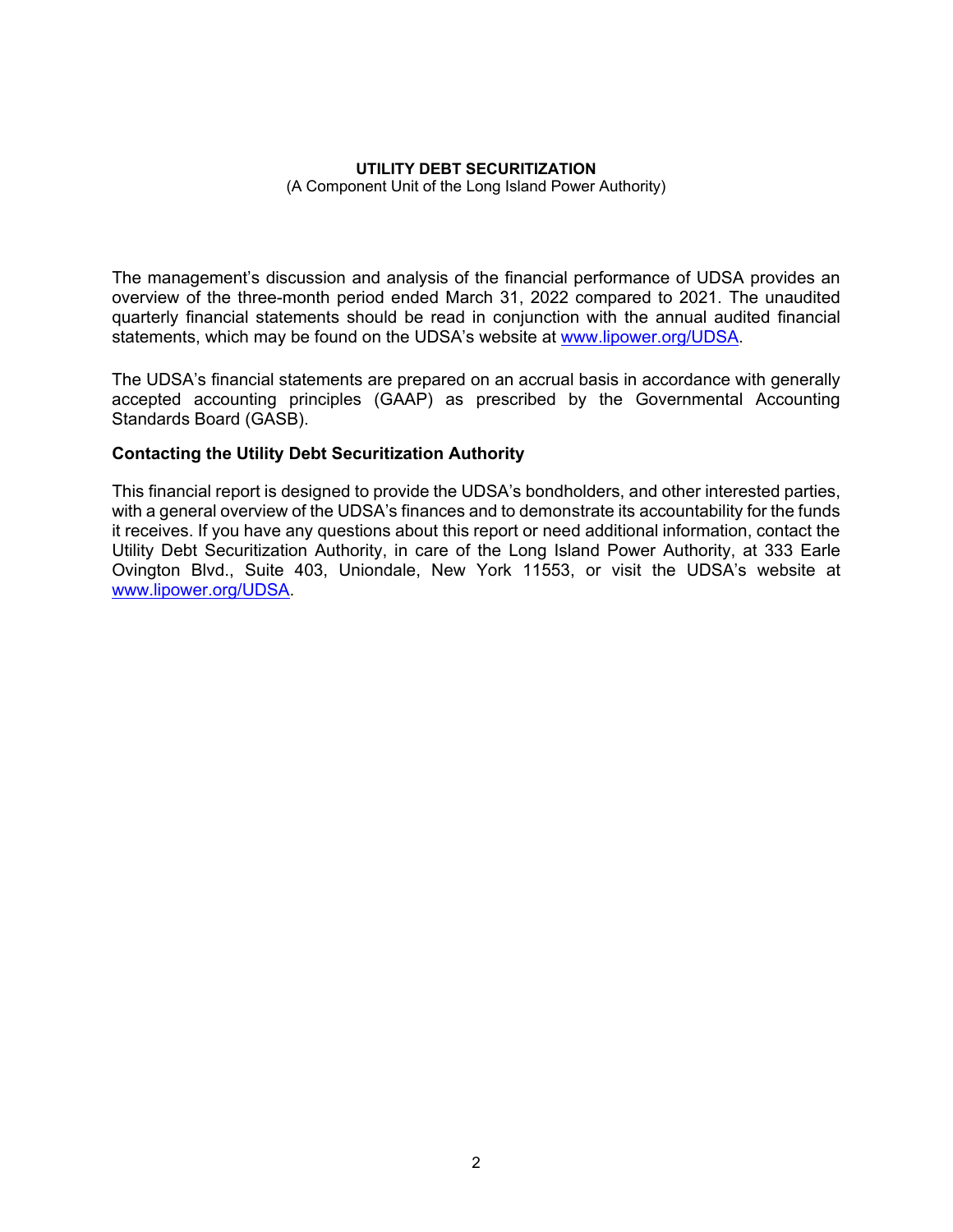(A Component Unit of the Long Island Power Authority)

#### Statements of Net Position

March 31, 2022 and December 31, 2021

#### (Amounts in thousands)

|                                                          | 2022            | 2021      |  |
|----------------------------------------------------------|-----------------|-----------|--|
|                                                          | (unaudited)     | (audited) |  |
| Assets                                                   |                 |           |  |
| Current assets:                                          |                 |           |  |
| Restricted cash and cash equivalents                     | \$<br>197,023   | 111,694   |  |
| Accounts receivable (net of uncollectible accounts of    | 51,743          | 53,946    |  |
| \$125 and \$243, respectively)                           |                 |           |  |
| Prepaid assets                                           | 201             | 277       |  |
| Total current assets                                     | 248,967         | 165,917   |  |
| Noncurrent assets:                                       |                 |           |  |
| Restructuring property (net of accumulated amortization) | 3,875,391       | 3,931,161 |  |
| Regulatory asset - unamortized debt issuance costs       | 15,223          | 15,704    |  |
| Total noncurrent assets                                  | 3,890,613       | 3,946,865 |  |
| <b>Total assets</b>                                      | \$<br>4,139,580 | 4,112,782 |  |
| <b>Liabilities and Net Position</b>                      |                 |           |  |
| <b>Current liabilities:</b>                              |                 |           |  |
| Current maturities of long-term debt                     | \$<br>177,511   | 177,511   |  |
| Accrued interest                                         | 53,103          | 7,586     |  |
| Accrued expenses                                         | 1,856           | 1,028     |  |
| <b>Total current liabilities</b>                         | 232,470         | 186,125   |  |
| Noncurrent liabilities:                                  |                 |           |  |
| Long-term debt                                           | 3,525,845       | 3,525,845 |  |
| Unamortized premium of long-term debt                    | 302,424         | 313,174   |  |
| <b>Total noncurrent liabilities</b>                      | 3,828,269       | 3,839,019 |  |
| <b>Total Liabilities</b>                                 | 4,060,739       | 4,025,144 |  |
| Net position - restricted                                | 78,841          | 87,638    |  |
| Total liabilities and net position                       | \$<br>4,139,580 | 4,112,782 |  |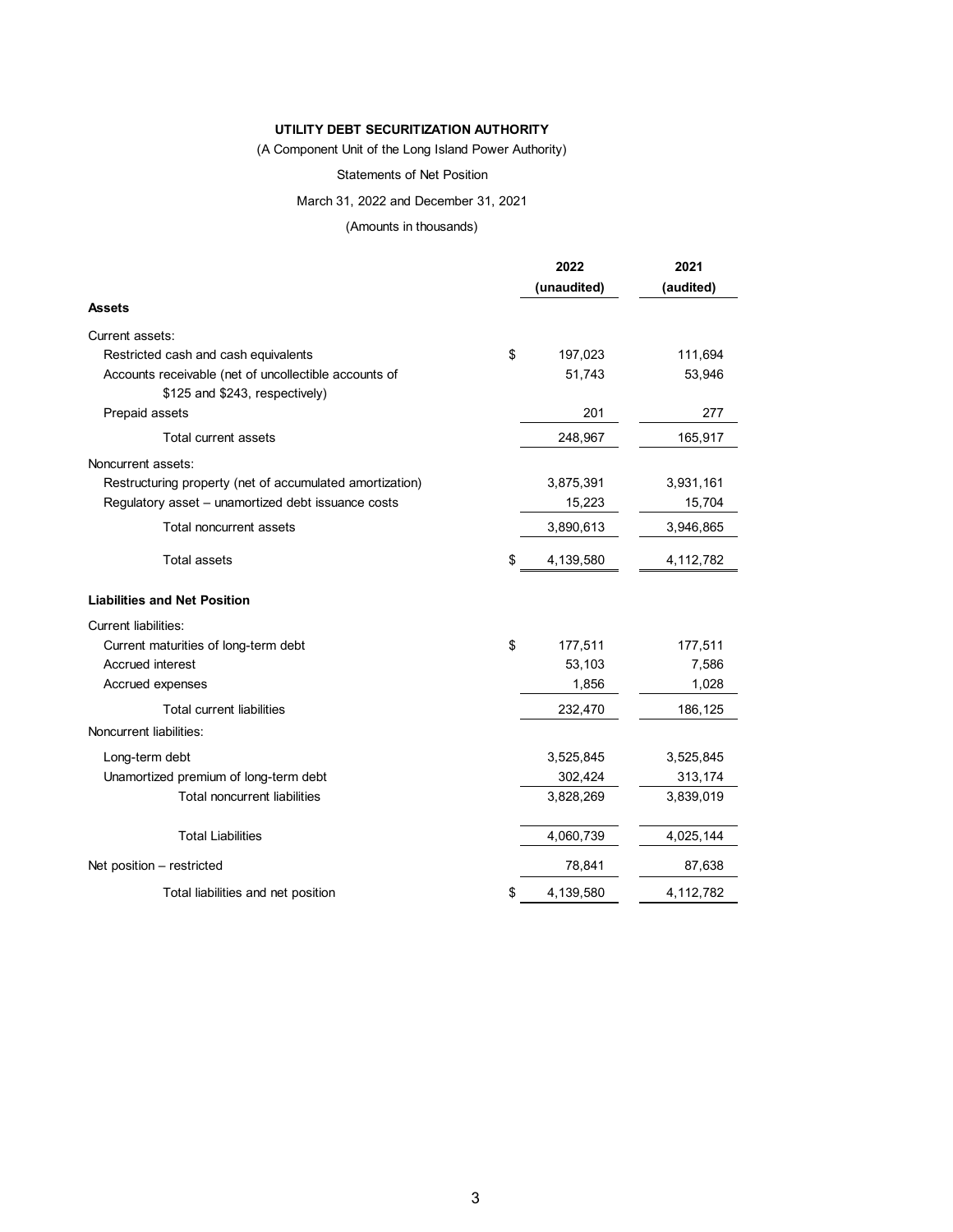#### (A Component Unit of the Long Island Power Authority)

#### Statements of Revenues, Expenses, and Changes in Net Position

Three-month period ended March 31, 2022 and 2021

## (unaudited)

## (Amounts in thousands)

|                                                  | 2022         | 2021      |
|--------------------------------------------------|--------------|-----------|
| Operating revenue (net of uncollectible expense) | \$<br>83,049 | 88,614    |
| Amortization of restructuring property           | 55,771       | 55,165    |
| Servicing, administrative and other fees         | 835          | 768       |
| Total operating expenses                         | 56,606       | 55,933    |
| Operating income                                 | 26,444       | 32,681    |
| Other income                                     | 8            | 7         |
|                                                  | 26,451       | 32,688    |
| Interest charges and (credits):                  |              |           |
| Interest on debt                                 | 45,517       | 47,476    |
| Other interest                                   |              |           |
| Other interest amortizations                     | (10, 268)    | (10, 974) |
| Total interest charges and (credits), net        | 35,249       | 36,502    |
| Change in net position                           | (8,797)      | (3, 814)  |
| Net position, beginning of year                  | 87,638       | 115,821   |
| Net position, end of period                      | 78,841       | 112,007   |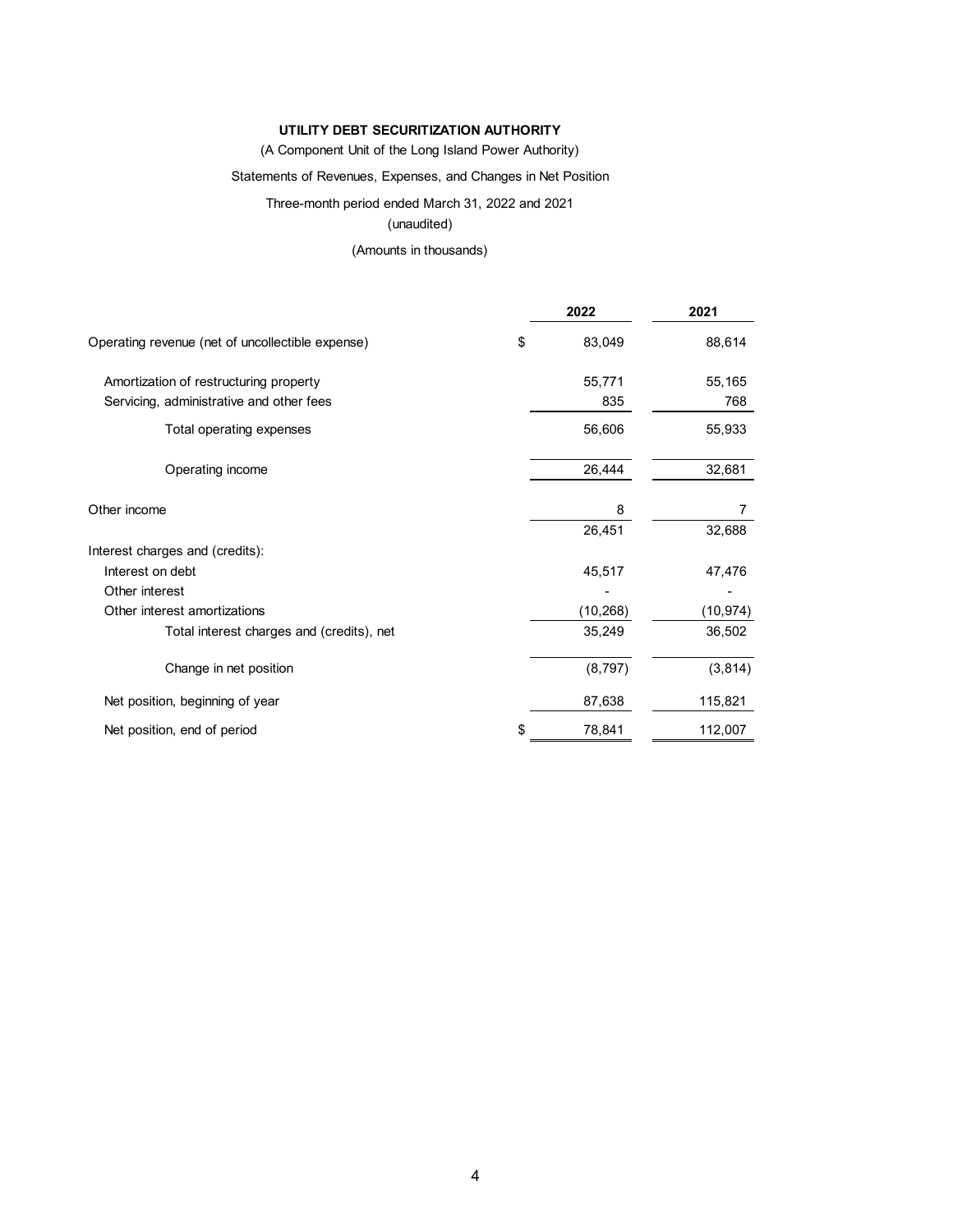(A Component Unit of the Long Island Power Authority)

#### Statements of Cash Flows

### Three-month period ended March 31, 2022 and 2021

(unaudited)

#### (Amounts in thousands)

|                                                                                                                           | 2022          | 2021    |
|---------------------------------------------------------------------------------------------------------------------------|---------------|---------|
| Cash flows from operating activities:                                                                                     |               |         |
| Operating revenues received                                                                                               | \$<br>85,321  | 88,184  |
| Net cash provided by operating activities                                                                                 | 85,321        | 88,184  |
| Cash flows from investing activities:                                                                                     |               |         |
| Earnings received                                                                                                         | 8             | 7       |
| Net cash provided by investing activities                                                                                 | 8             | 7       |
| Net increase in restricted cash and cash equivalents                                                                      | 85,329        | 88,191  |
| Restricted cash and cash equivalents, beginning of year                                                                   | 111,694       | 128,833 |
| Restricted cash and cash equivalents, end of period                                                                       | \$<br>197,023 | 217,024 |
| Reconciliation of operating income to net restricted cash<br>provided by operating activities:                            |               |         |
| Operating income<br>Adjustments to reconcile operating income to net restricted cash<br>provided by operating activities: | \$<br>26,444  | 32.681  |
| Amortization of restructuring property                                                                                    | 55,771        | 55,165  |
| Changes in operating assets and liabilities:                                                                              |               |         |
| Prepaid assets and accrued expenses                                                                                       | 904           | (455)   |
| Accounts receivable                                                                                                       | 2,203         | 793     |
| Net restricted cash provided by operating activities                                                                      | \$<br>85,321  | 88,184  |